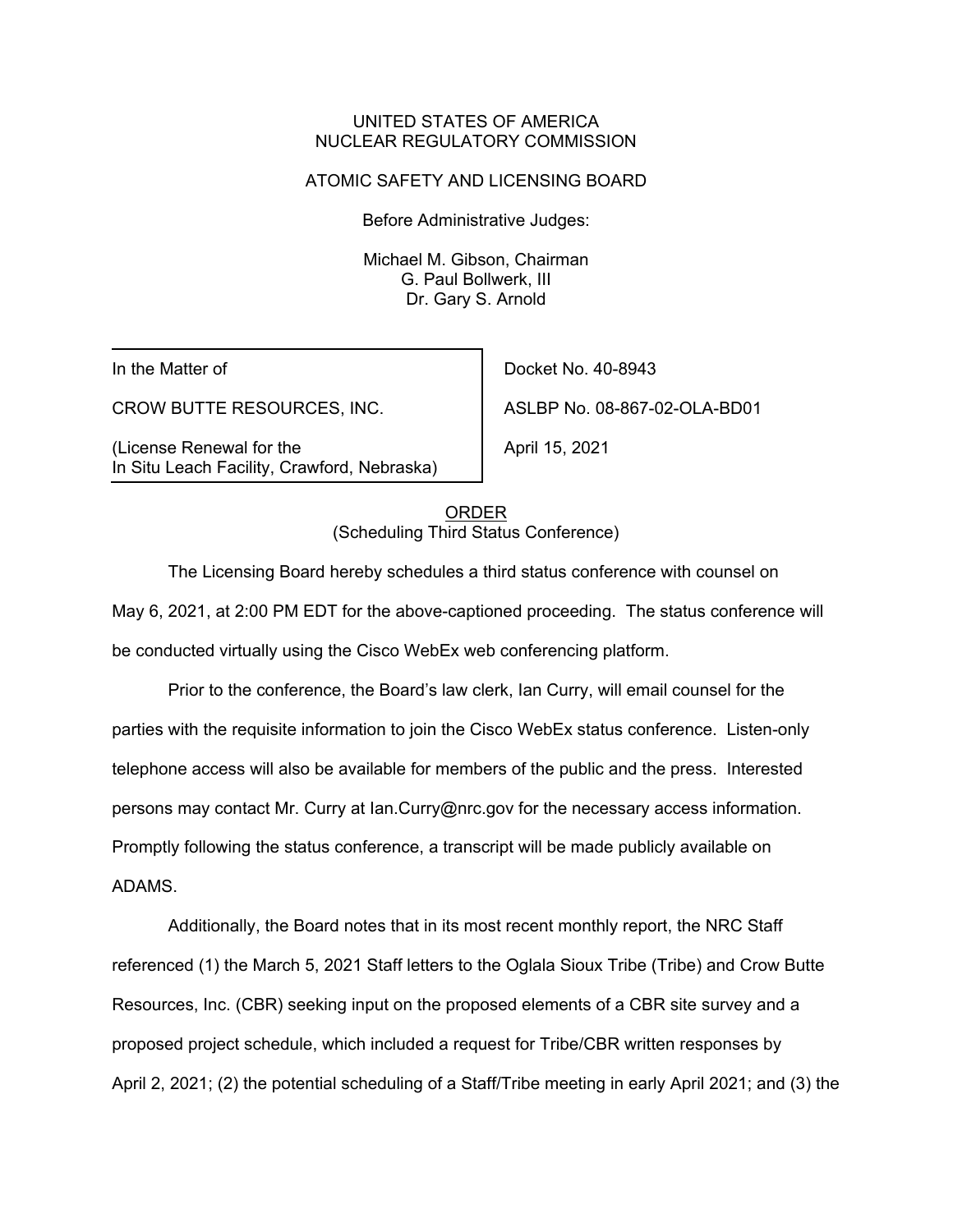Staff's expectation that it would receive contractor support work proposals during the week of April 5, 2021.<sup>1</sup> To assist the Board in preparing for the May 6, 2021 status conference, the Board requests that in its next monthly report, due May 3, 2021, the Staff reference any publicly available documents relating to any of these three items.<sup>2</sup>

It is so ORDERED.

# FOR THE ATOMIC SAFETY AND LICENSING BOARD

 $\sqrt{R}$ */RA/*

Michael M. Gibson, Chairman ADMINISTRATIVE JUDGE

Rockville, Maryland April 15, 2021

<sup>1</sup> NRC Staff Monthly Status Report 57 at 1–2 (Apr. 1, 2021).

<sup>2</sup> For instance, in its April 1 status report, the Staff provided a reference to the March 30, 2021 CBR response to the Staff's March 5 letter. See id. at 1 n.2.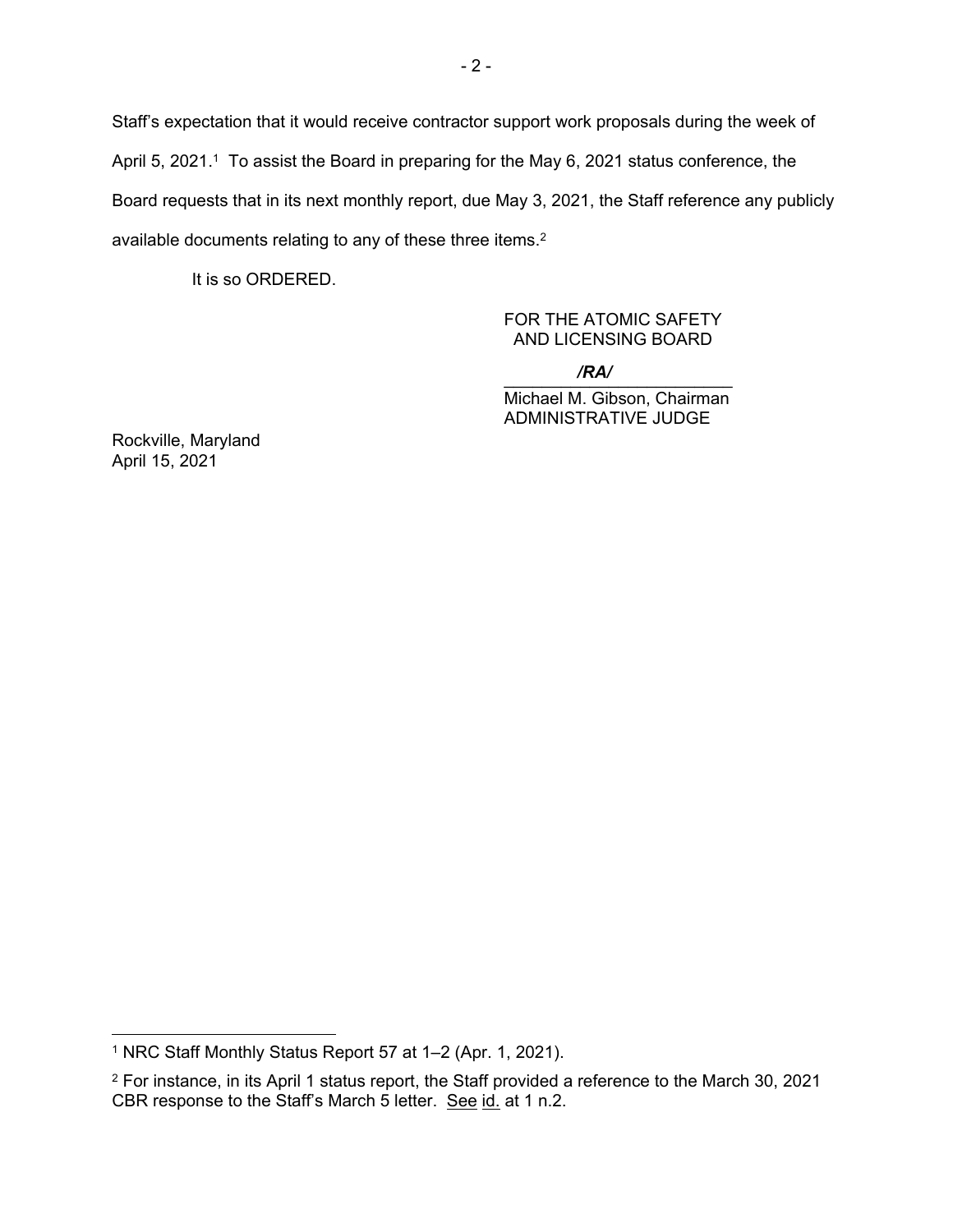### UNITED STATES OF AMERICA NUCLEAR REGULATORY COMMISSION

| In the Matter of                                               |                        |
|----------------------------------------------------------------|------------------------|
| CROW BUTTE RESOURCES, INC.                                     | Docket No. 40-8943-OLA |
| In-Situ Leach Uranium Recovery Facility,<br>Crawford, Nebraska |                        |
| (License Renewal)                                              |                        |

# CERTIFICATE OF SERVICE

I hereby certify that copies of the foregoing **ORDER (Scheduling Third Status Conference)** have been served upon the following persons by Electronic Information Exchange, and by electronic mail as indicated by an asterisk.

Office of Commission Appellate Adjudication U.S. Nuclear Regulatory Commission Mail Stop O-16B33 Washington, DC 20555-0001 E-mail: [ocaamail.resource@nrc.gov](mailto:ocaamail.resource@nrc.gov)

Atomic Safety and Licensing Board Panel U.S. Nuclear Regulatory Commission. Mail Stop T-3F23 Washington, DC 20555-0001

Michael M. Gibson, Chairman Administrative Judge E-mail: [michael.gibson@nrc.gov](mailto:michael.gibson@nrc.gov)

Gary S. Arnold Administrative Judge E-mail: [gary.arnold@nrc.gov](mailto:gary.arnold@nrc.gov)

G. Paul Bollwerk, III Administrative Judge E-mail: [Paul.Bollwerk@nrc.gov](mailto:Paul.Bollwerk@nrc.gov)

Molly Mattison, Law Clerk [Molly.Mattison@nrc.gov](mailto:Molly.Mattison@nrc.gov)

Ian R. Curry, Law Clerk [Ian.curry@nrc.gov](mailto:Ian.curry@nrc.gov)

Stephanie Fishman, Law Clerk [stephanie.fisher@nrc.gov](mailto:stephanie.fisher@nrc.gov)

U.S. Nuclear Regulatory Commission Office of the Secretary of the Commission Mail Stop O-16B33 Washington, DC 20555-0001 Hearing Docket E-mail: [hearingdocket@nrc.gov](mailto:hearingdocket@nrc.gov)

U.S. Nuclear Regulatory Commission Office of the General Counsel Mail Stop O-15D21 Washington, DC 20555-0001 Lorraine Baer, Esq. Marcia J. Simon, Esq. Susan Vrahoretis, Esq. OGC Mail Center E-mail: [Lorraine.Baer@nrc.gov](mailto:Lorraine.Baer@nrc.gov) [marcia.simon@nrc.gov](mailto:marcia.simon@nrc.gov) [Susan.Vrahoretis@nrc.gov](mailto:Susan.Vrahoretis@nrc.gov) [OGCMailCenter@nrc.gov](mailto:OGCMailCenter@nrc.go)